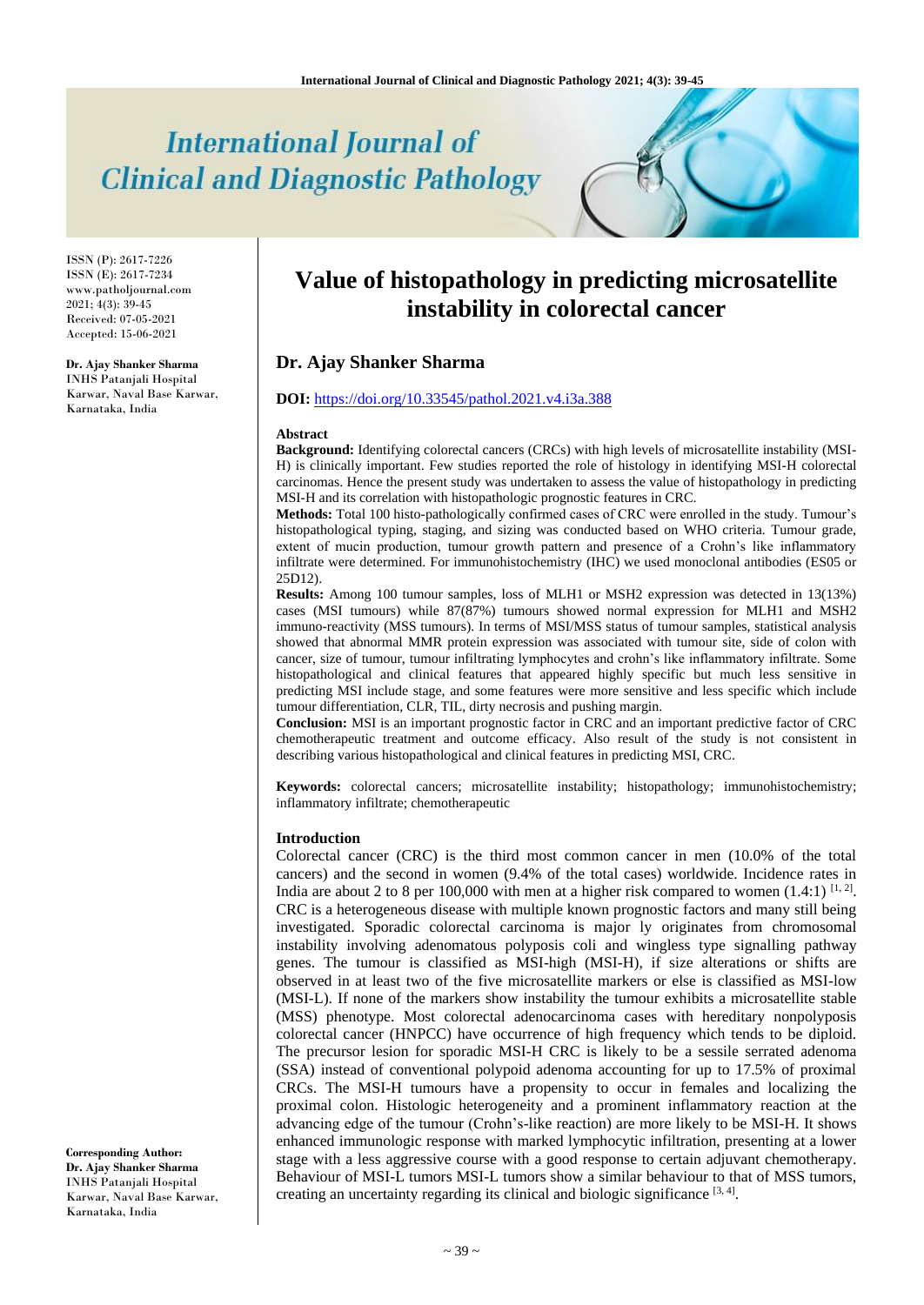MSI is characterized by a defect in any of the mismatch repair (MMR) genes, (MLH1, MSH2, PMS1, PMS2, GTBP/MSH6) that leads to incapacity to recognise and repair errors that occur during DNA replication. In human, nine genes with MMR function have been identified, of which five have particular clinical interest because they may be mutated in families with HNPCC (the relative frequency in parenthesis): MLH1 (49%), PMS1 (0.3%), PMS2 (2%), MSH2 (38%), and MSH6 (9%). The loss of DNA MMR activity accelerates the rate of accumulation of mutations in other genes involved in apoptosis and growth control that predispose to a more rapid adenoma-to-carcinoma transition [5] . However, in HNPCC, a germ-line mutation in any of the MMR genes (usually in hMLH1 or hMSH2) is accompanied by allelic loss that inactivates the MMR gene. Whereas an epigenetic event involving hypermethylation of the promoter region of MLH1 gene causes transcriptional silencing of gene. Furthermore, in sporadic tumours with MSI-H phenotype, a very high proportion of all tumours have methylation of the hMLH1 promoter. Therefore, hMLH1 or hMSH2 are either mutated or methylated in the vast majority of MSI-H tumours identified to date [6].

Monoclonal antibodies to the protein products of both hMLH1 and hMSH2 are now available. This technique is far less labour intensive than traditional MSI testing, and the results can be available to inform clinical decisions within 24 hours [7]. The present study was undertaken to assess the utility of IHC in identifying MSI patients using monoclonal antibody to MLH1 and MSH2. Also identify histopathologic features that are more commonly seen in microsatellite instable colorectal carcinoma and find out the correlation of IHC finding with histopathologic features.

#### **Material and Methods**

This retrospective study was conducted in 100 histopathologically confirmed cases of CRC and only resection specimens showing invasive adenocarcinoma of the colon and rectum were accepted for analysis. A prior ethical clearance was obtained from Institutional Ethical Committee. The cases included both Inpatients and Outpatients receiving treatment from our institute and were referred from various parts of the country. Patients with positive family history of colorectal cancer and recurrent / metastatic cases, adenomas with "intra-mucosal carcinoma or carcinoma in-situ" were excluded from the study. Demographic and clinico-pathological data of each patient including family history of colorectal carcinoma, location, grade and stage and type of tumour were collected from patient's medical records and verbal medical history.

#### **Histopatholological analysis of tumours**

Tumour's histopathological typing, staging, and sizing was conducted based on WHO criteria. Whereas criteria like grading, extent of mucin production, tumor's growth pattern, presence of inflammatory infiltrates, intraepithelial lymphocytes or peritumoural lymphocytes was determined without knowledge of mismatch repair status.

**(a) Tumour Grade:** Tumours were given a single grade of differentiation (well, moderate, or poor) based on the criteria of Jass and colleagues with minor modification.

**(b) Mucinous differentiation:** Tumours showing>50% areas as extracellular mucins were classified as mucinous else were classified as focal mucinous differentiation.

**(c) Signet ring cells:** Tumour cells with intra-cytoplasmic mucin vacuoles were designated as signet ring cells.

**(d) Histologic heterogeneity:** Tumours with at least two distinct growth patterns were classified as showing histological heterogeneity.

**(e) Growth pattern of tumour at advancing edge:** The advancing edge of the tumour was examined at low power to determine whether the tumour grew with a pushing/expansile pattern or an infiltrative pattern. If the advancing edge of the tumour was not present, this field was coded as unknown.

**(f) Tumour necrosis:** Tumours were assessed for the presence or absence of dirty or garland necrosis. If only a rare focus of necrosis was present  $(< 10\%)$  then the tumour was classified as negative. Large geographic areas of necrosis (infarcted tumour) were not included.

**(g) Prominent Crohn's-like host response:** The advancing edge of the tumour was assessed. Prominent reaction was defined as a minimum of three lymphoid aggregates per section. Tumors with an absent advancing edge were graded as unknown.

**(h) Tumour infiltrating lymphocytes (TIL):-** TILs were identified on H and E stained sections as small blue mononuclear cells that typically had a halo around them. Only cells infiltrating between tumour cells were counted. Care was taken not to count apoptotic cells. The tumour was scanned at low powerto look for the area with the most TILs (which was often the more superficial region of a deeply invasive carcinoma). Intraepithelial lymphocytes were identified and classified as conspicuous.

TNM Staging was used to classify the tumours. Care was taken not to count apoptotic cells. The tumour was scanned at low power to look for the area with the most TILs. The tumour growth pattern was interpreted as infiltrative or expansile. Presence of residual adenomatous tissue, around the cancer, and distant colonic polyps (hyper -plastic, adenomatous, or serrated) was noted.

#### **Immunohistochemistry**

We used in monoclonal antibodies against MLH1 and MSH2 as given in Table 1. One paraffin embedded tissue block from each resected bowel specimen containing carcinoma and preferably adjacent non-neoplastic colon were selected. 4 μm thick tissue sections were cut. After cutting IHC procedure was completed. Normal colorectal tissue adjacent to the carcinoma was used as the positive control. Loss of expression was recorded when nuclear staining was observed in normal tissue but not in adjacent malignant cells.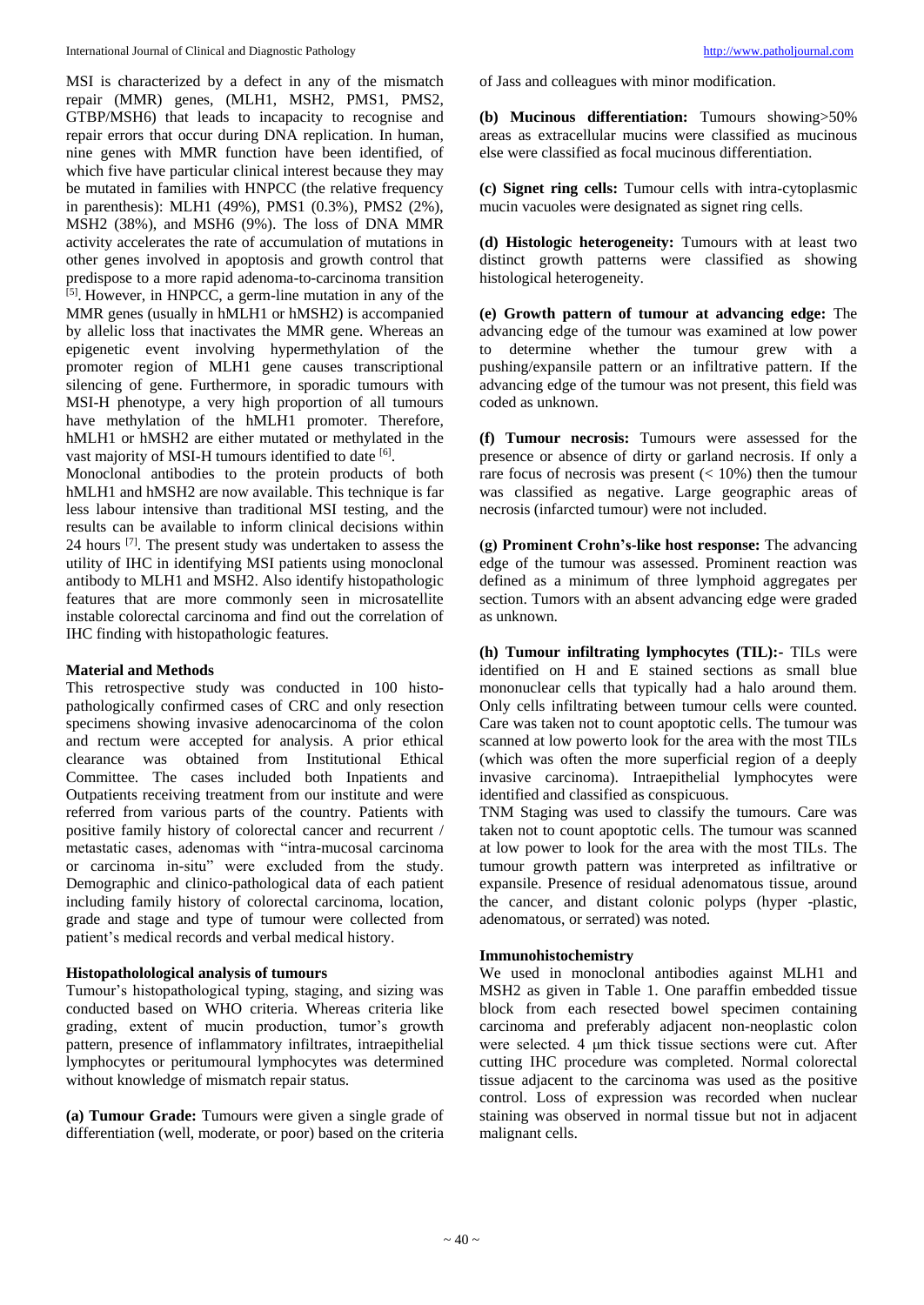**Table 1:** Details of Immunohistochemistry Antibodies

| Antigen | Antibody clone | Dilution of concentrated antibody | Source                                                                         |
|---------|----------------|-----------------------------------|--------------------------------------------------------------------------------|
| hMLH1   | <b>ES05</b>    | /200                              | Dako.<br>Denmark<br>Glostrup.                                                  |
| hMSH2   | 25D12          | 1/400                             | <b>COM</b><br>USA.<br><b>Fischer scientific Anatomical Pathology.</b><br>hermo |

#### **Data analysis**

Data was being presented in numbers, percentages and mean ± SD. For categorical variables Chi square test were applied and for continuous variables Student's t test and one way analysis of variance (ANOVA) were done as per the nature of data. For statistical significance p value was considered at 5% level (p value < 0.05). The collected data were analysed using SPSS, Version 20.0.

#### **Observations and Results**

Total 100 cases were selected for the study; of them 58 (58%) were males and 42 (42%) females with male to female ratio of 1.38:1. The results of molecular testing for MSI status were summarized in figure 1. Overall 100 tumour samples, loss of MLH1 or MSH2 (Image I-a, b) expression was detected in 13 (13%) cases and those tumour were classified as MSI tumours. In these tumours normal MLH1 and MSH2 expression was noted in normal colon, (Image I-c, d). 87 tumours (87%) showed normal expression for MLH1 and MSH2 immuno-reactivity and classified as MSS colorectal tumours, (Image I e and f). Out of 13 MSI

tumours, 10 carcinomas showed complete loss of MLH1 expression (76.92%) and normal (23.07%) immunereactivity. Three tumours showed complete loss of MSH2 expression and normal immuno-reactivity for MLH1. There was no MSI tumour showing lack of both MLH1 and MSH2 expression.



**Fig 1:** MLH1, MSH2 and MSS status in CRC Tumours



**Image 1: a)** Mucinous Adenocarcinoma Showing Loss of MLH1 Expression, **b)** Colorectal carcinoma showing loss of MSH2 expression, **c)** MLH1 positive IHC pattern in normal colon, **d)** MSH2 positive IHC pattern in normal colon, **e)** MLH1 positive signet ring cell carcinoma, **f)** Colorectal carcinoma showing MSH2 expression

The most common age group of patients was in sixth and seventh decade (59%) with mean age of 56 years, ranged from 32 to 94 years. Most of the patients among MSI and MSS tumours had age of 50-70 years (61.5% and 58.62%

respectively). Both for MLH1 and MSH2 male patient were more affected than female. Age and sex distribution of patient in MSI and MSS tumours are shown in table 2.

| Variable distribution |             | <b>Status</b> |              | <b>Total</b> |         |  |
|-----------------------|-------------|---------------|--------------|--------------|---------|--|
|                       |             | <b>MSS</b>    | <b>MSI</b>   |              | p-value |  |
|                       | < 50 Yrs    | 17 (19.54%)   | 1 (7.69%)    | 18 (18%)     |         |  |
| Age groups            | $50-70$ Yrs | 51 (58.62%)   | 8 (61.53%)   | 59 (59%)     | 0.525   |  |
|                       | $>70$ Yrs   | 19 (21.83%)   | 4(30.76%)    | 23 (23%)     |         |  |
| Sex                   | Male        | 51 (58.62%)   | $7(53.84\%)$ | 58 (58%)     | 0.745   |  |
|                       | Female      | 36 (41.37%)   | 6(46.15%)    | 42 (42%)     |         |  |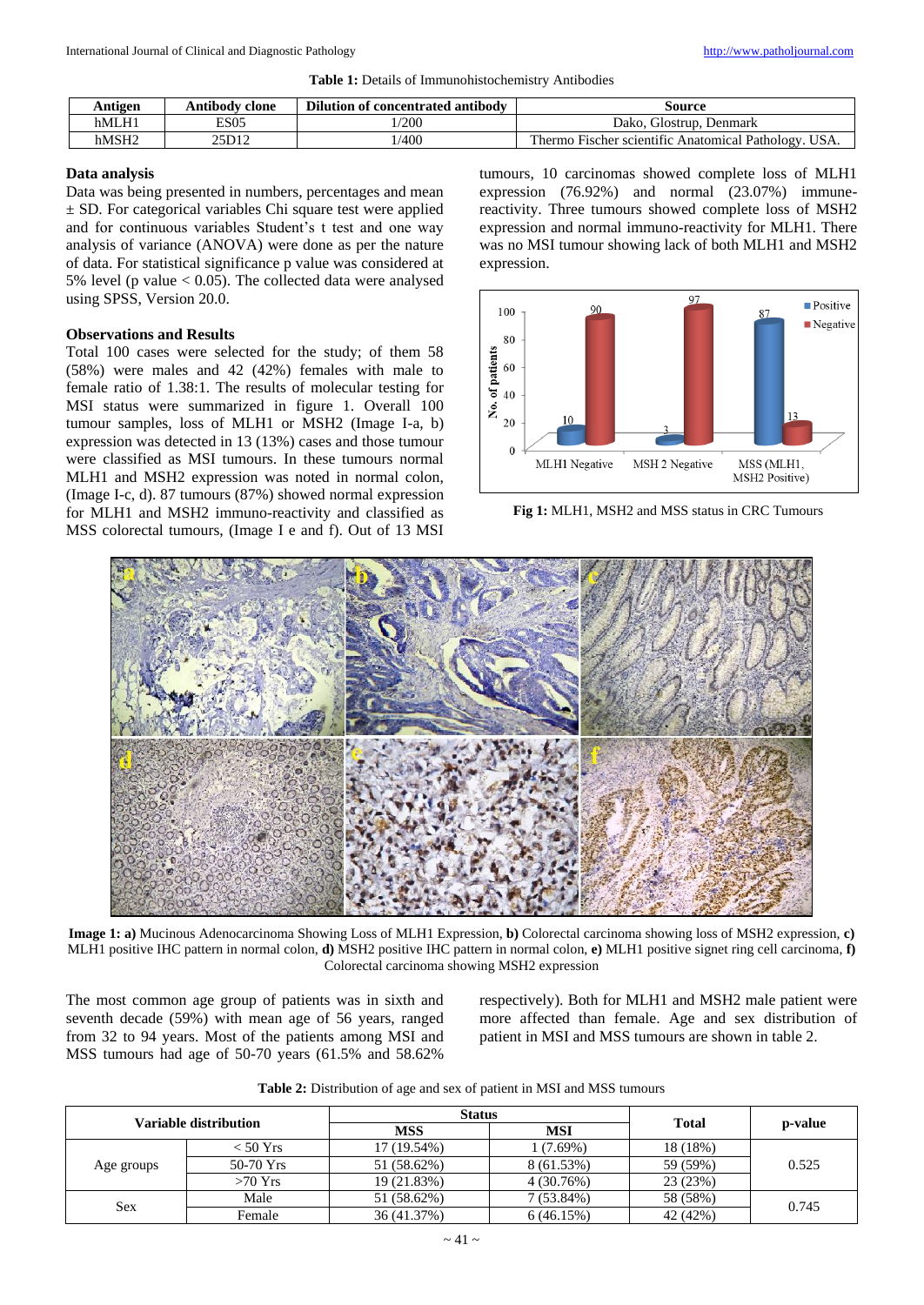The commonest site involved by colorectal carcinoma was distal colon and anal canal (56%). Dimensions of the tumours were ranging from 2 cm to 16.5 cm with the average of 7.6cm. Maximum of MSI and MSS tumours were 4-7 cm in size and most of the cases were classified as moderately differentiated adenocarcinoma. The predominant group of tumours in this study belonged to stage III. Maximum number of tumours had inconspicuous lymphocytic infiltration, inconspicuous Crohn-like lymphoid reaction and inconspicuous pushing margin. 15% tumour showed dirty necrosis as shown in table 3.

| Table 3: Clinico-pathological data of the patient in MSI and MSS Tumours |  |
|--------------------------------------------------------------------------|--|
|--------------------------------------------------------------------------|--|

| <b>Variable distribution</b> |                                           | <b>Status</b> |              | <b>Total</b> | P value |  |
|------------------------------|-------------------------------------------|---------------|--------------|--------------|---------|--|
|                              |                                           | <b>MSS</b>    | <b>MSI</b>   |              |         |  |
| Toumour site                 | Proximal colon                            | 34 (39.1%)    | $10(76.9\%)$ | 44 (44%)     | 0.01    |  |
|                              | Distal colon / Rectum                     | 53 (60.9%)    | $3(23.1\%)$  | 56 (56%)     |         |  |
|                              | $<$ 4cm                                   | 10 (11.49%)   | $2(15.4\%)$  | 12(12%)      |         |  |
| Tumour size                  | $4-7$ cm                                  | 67(77.01%)    | $6(46.2\%)$  | 73 (73%)     | 0.029   |  |
|                              | $>7$ cm                                   | 10(11.49%)    | $5(38.4\%)$  | 15 (15%)     |         |  |
|                              | Poorly differentiated adenocarcinoma      | 10 (11.49%)   | $2(15.4\%)$  | 12 (12%)     |         |  |
|                              | Moderately differentiated adenocarcinoma. | 46 (52.87%)   | $4(30.8\%)$  | 50 (50%)     |         |  |
| Tumour Type                  | Well differentiated adenocarcinoma        | 10(11.49%)    | $3(23.1\%)$  | 13 (13%)     | 0.62    |  |
|                              | Mucinous adenocarcinoma                   | 15 (17.24%)   | $3(23.1\%)$  | 18 (18%)     |         |  |
|                              | Signet ring cell adenocarcinoma           | 6(6.89%)      | $1(7.7\%)$   | 7(7%)        |         |  |
|                              | Poorly differentiated                     | 10 (11.49%)   | $2(15.4\%)$  | 12(12%)      |         |  |
| Grade of Tumor               | Moderately differentiated,                | 67 (77.01%)   | 8 (61.53%)   | 75 (75%)     | 0.434   |  |
|                              | Well differentiated                       | 10 (11.49%)   | $3(23.1\%)$  | 13 (13%)     |         |  |
|                              | Stage I                                   | 20 (22.98%)   | 1(7.7%)      | 21 (21%)     |         |  |
|                              | Stage II                                  | 30 (34.48%)   | 4(30.76%)    | 34 (34%)     |         |  |
| <b>Staging of Tumor</b>      | Stage III                                 | 30 (34.48%)   | $7(53.84\%)$ | 37 (37%)     | 0.48    |  |
|                              | Stage IV                                  | $7(8.04\%)$   | $1(7.7\%)$   | 8(8%)        |         |  |
| Tumour infiltrating          | Marked                                    | 12 (13.79%)   | 5(38.46%)    | 17(17%)      |         |  |
| lymphocytes                  | Inconspicuous                             | 75 (86.20%)   | 8 (61.53%)   | 83 (83%)     | 0.027   |  |
| Crohn's like infla-          | Conspicuous                               | $9(10.34\%)$  | 4 (30.76%)   | 13 (13%)     | 0.041   |  |
| mematory reaction            | Inconspicuous                             | 78 (89.65%)   | 9(69.23%)    | 87 (87%)     |         |  |
| Tumours with                 | Present                                   | $7(8.04\%)$   | 3(23.07%)    | $10(10\%)$   |         |  |
| Pushing margin               | Absent                                    | 80 (91.95%)   | 10 (76.92%)  | 90 (90%)     | 0.092   |  |
|                              | Present                                   | 12 (13.79%)   | 3 (23.07%)   | 15 (15%)     |         |  |
| Dirty necrosis               | Not seen                                  | 75 (86.20%)   | 10 (76.92%)  | 85 (85%)     | 0.382   |  |



**Image 2: a)** Poorly differentiated colorectal carcinoma showing adjacent normal mucosa, **b)** Moderately differentiated colorectal carcinoma, **c)** Well differentiated colorectal adenocarcinoma, **d)** Mucinous adenocarcinoma showing pools of mucin with islands of tumour cells, **e)** Signet ring cell carcinoma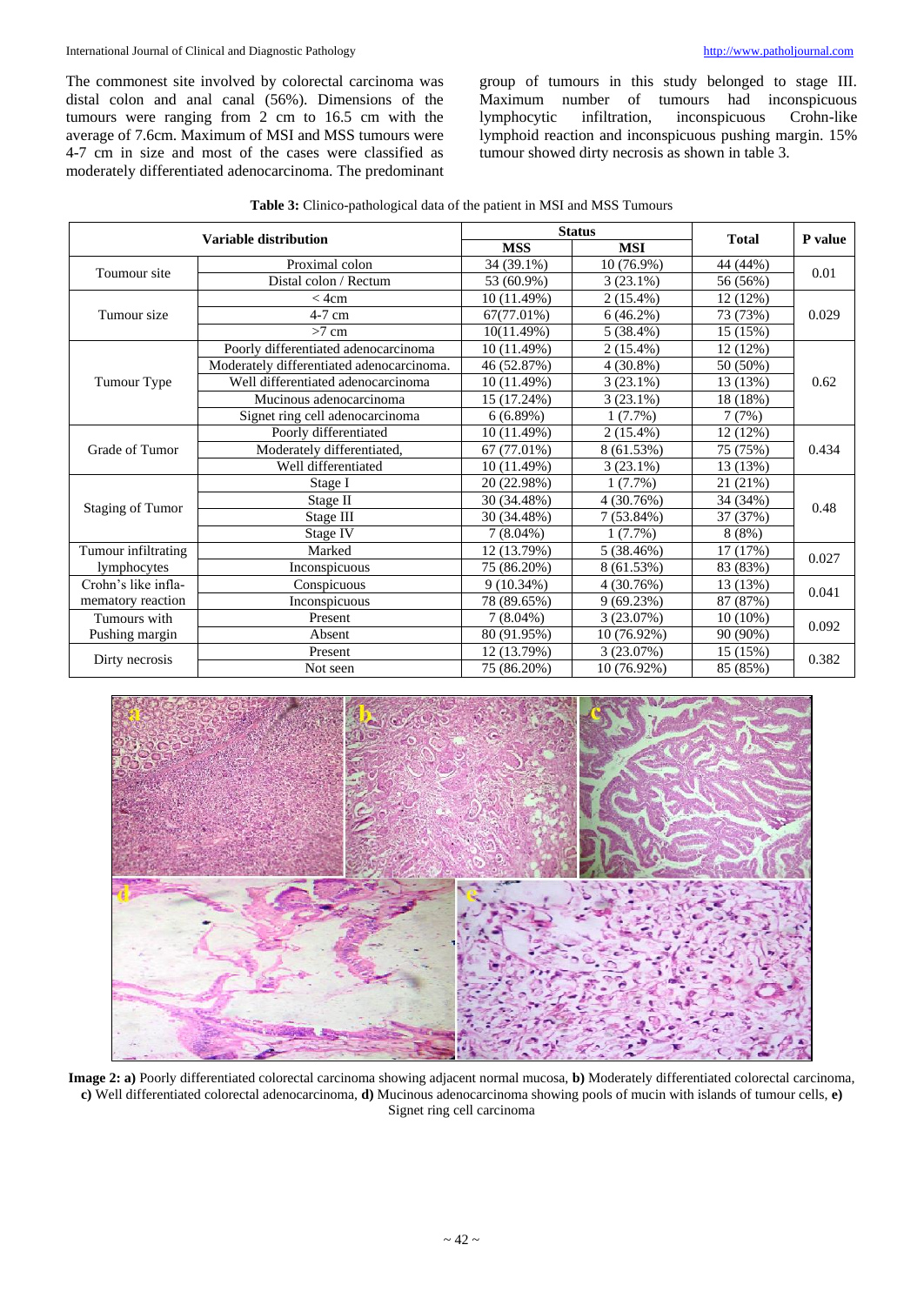

**Image 3: a):** Tumour Infiltrating Lymphocytes in CRC, **b)** Crohn's like Inflammatory Reaction, **c)** Pushing Border in Colorectal Carcinoma, **d)** Dirty Necrosis in Colorectal Carcinoma

Result of sensitivity and specificity of all variables studied are given in table-4 and ROC curve no-1 as below.

| <b>Test Result Variables</b>       | Positive if Greater Than or Equal To | Sensitivity      | 1-Specificity    |
|------------------------------------|--------------------------------------|------------------|------------------|
|                                    | 0                                    | 1                |                  |
|                                    | 1.5                                  | 0.92             | 0.923            |
|                                    | 2.5                                  | 0.805            | 0.923            |
| Age                                | 3.5                                  | 0.471            | 0.538            |
|                                    | 4.5                                  | 0.218            | 0.308            |
|                                    | 6                                    | $\mathbf{0}$     | $\boldsymbol{0}$ |
|                                    | $\mathbf{0}$                         |                  |                  |
| <b>Sex</b>                         | $\overline{1.5}$                     | 0.414            | 0.462            |
|                                    | 3                                    | $\overline{0}$   | $\boldsymbol{0}$ |
|                                    | $\Omega$                             | 1                | 1                |
| <b>Tumour Grade</b>                | $\overline{1.5}$                     | 0.885            | 0.846            |
|                                    | 2.5                                  | 0.115            | 0.231            |
|                                    | $\overline{4}$                       | $\overline{0}$   | $\boldsymbol{0}$ |
|                                    | $\Omega$                             | 1                | 1                |
|                                    | 1.5                                  | 0.77             | 0.923            |
| <b>Tumour Stage</b>                | 2.5                                  | 0.425            | 0.615            |
|                                    | 3.5                                  | 0.08             | 0.077            |
|                                    | $\sqrt{5}$                           | $\boldsymbol{0}$ | $\boldsymbol{0}$ |
|                                    | $\boldsymbol{0}$                     | 1                | $\mathbf{1}$     |
| Tumour site                        | 1.5                                  | 0.609            | 0.231            |
|                                    | $\mathfrak{Z}$                       | $\boldsymbol{0}$ | $\boldsymbol{0}$ |
|                                    | $\mathbf{0}$                         | 1                | 1                |
|                                    | 1.5                                  | 0.885            | 0.846            |
| Tumour size (in cm)                | 2.5                                  | 0.115            | 0.385            |
|                                    | $\overline{4}$                       | $\boldsymbol{0}$ | $\boldsymbol{0}$ |
|                                    | $\mathbf{0}$                         | 1                | 1                |
| Tumour infiltrating<br>lymphocytes | 1.5                                  | 0.862            | 0.615            |
|                                    | $\overline{\mathbf{3}}$              | $\boldsymbol{0}$ | $\boldsymbol{0}$ |
| Crohn's like                       | $\theta$                             | 1                | $\mathbf{1}$     |
| inflammatory reaction              | 1.5                                  | 0.897            | 0.692            |
|                                    | $\overline{\mathbf{3}}$              | $\boldsymbol{0}$ | $\boldsymbol{0}$ |
|                                    | $\mathbf{0}$                         | 1                |                  |
| Necrosis                           | 1.5                                  | 0.862            | 0.769            |
|                                    | 3                                    | $\boldsymbol{0}$ | $\boldsymbol{0}$ |
|                                    | $\boldsymbol{0}$                     | 1                | 1                |
| Pushing margin                     | 1.5                                  | 0.92             | 0.769            |
|                                    | $\overline{3}$                       | $\overline{0}$   | $\overline{0}$   |

**Table 4:** Sensitivity and Specificity of Variables

There was a significant difference in this TIL between MSI cases and MSS cases (*P <* 0.027). A ROC characteristic curve was constructed for TIL/10 HPF as below. The area under the curve was 0.62, indicating that TIL counts showed sensitivity in discriminating MSI-H cases. When using a cut-point of 1.5, the sensitivity was 86.2% and the

specificity was 61.5%. Also for ROC curve for CLR, there was a significant difference in between MSI cases and non-MSS cases (*P <* 0.04). Area under ROC curve is .60. When using a cut-point of 1.5, the sensitivity was 89.7% and the specificity was 69.5%, (Curve-1).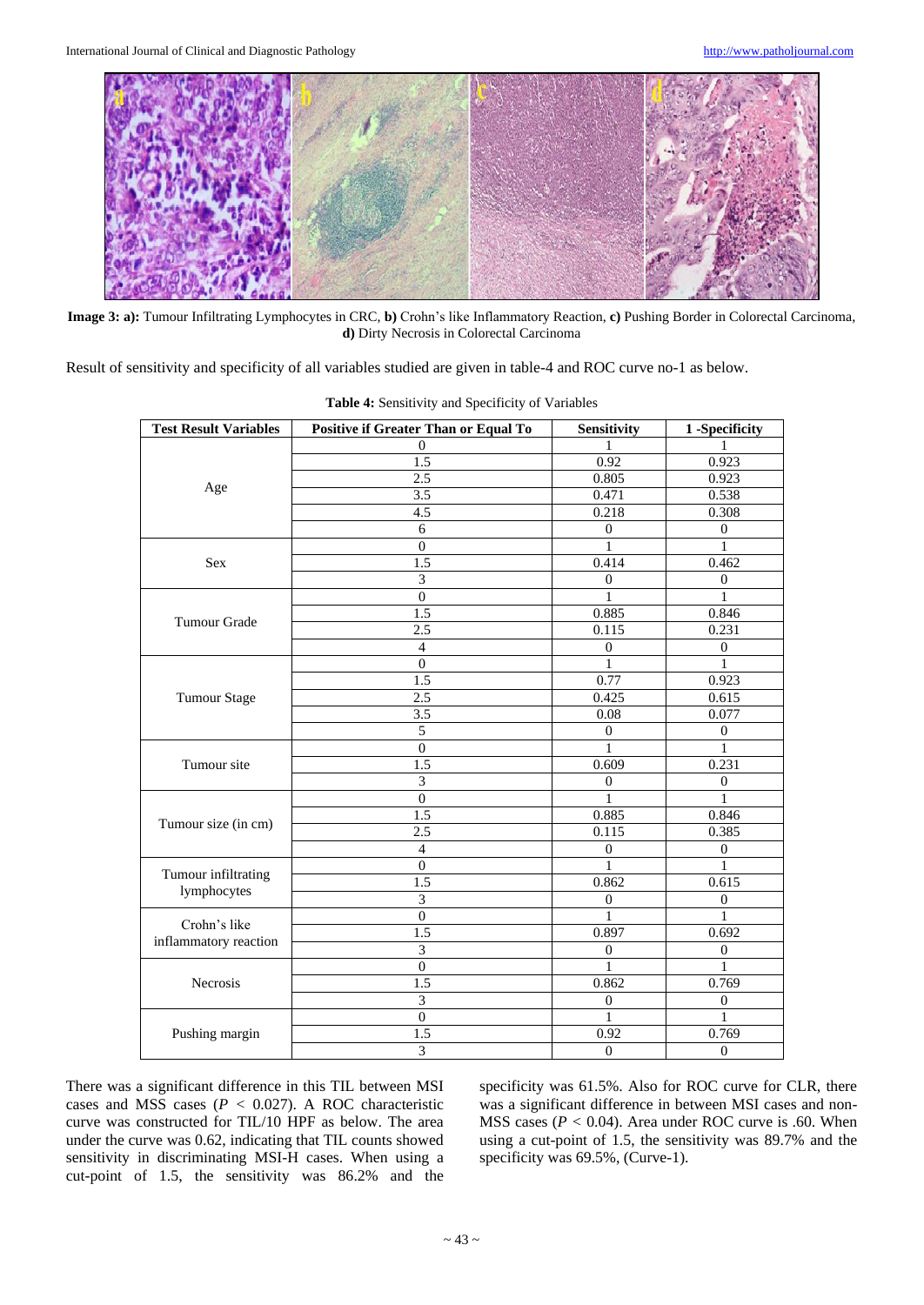

**Curve 1:** ROC Curve for Various Variables in Our Study

#### **Discussion**

In the present study, we have examined the frequency and significance of MSI in a population with apparently sporadic CRC with some possibly harbouring germline mutations. MSI tumours associated with apparent somatic loss of MLH1 were more common in the elderly and in men. The utility of histology may be further amplified by other easily applicable techniques, such as IHC to detect loss of DNA mismatch repair gene products. Clinical information also helps in identifying MSI tumours. In sporadic cases, older age of onset, right-sided location, and less advanced stage raise the likely hood of MSI tumours. Results on the role of histology in predicting MSI discussed was mostly based on mixed HNPCC and sporadic patient and very less studied in separately for sporadic and familial case. Previous studies using such patient populations assumed that HNPCCassociated MSI tumours and sporadic MSI-H tumours have similar morphology.

In terms of MSI/MSS status of tumour samples, statistical analysis showed that abnormal MMR protein expression was associated with tumour site, side of colon with cancer, size of tumour, tumour infiltrating lymphocytes and crohn's like inflammatory infiltrate. There was no association between abnormal MMR gene protein expression and patient age, tumour type, tumour size, grade stage necrosis and pushing margin. The result of various other clinicopathological studies [8-14] done on MSI, CRC and their results are compared with present study. While the result of our study indicated is not consistent in describing various histopathological and clinical features in predicting MSI, CRC. This difference may be due to biased patient selection, (bias are higher in our study because it consists of personals and relatives of Indian Armed Forces who are not representative of general population) and difference in sensitivity and specificity between various technique in assessing MSI and technical and nontechnical errors. Some features that appeared in our study are highly specific but much less sensitive in predicting MSI and these include

stage, and some feature are more sensitive and less specific which, include tumour differentiation, CLR, TIL, dirty necrosis and pushing margin.

Moreover, histology stands today as a first-line screening tool for identification of MSI, CRC and its prognosis. It may not be used as a substitute for a sophisticated method for establishing MSI status, owing to lack of specific identification features and considerable inter-observer variability. The less desirable sensitivity of TIL/10 HPF when using a cut-point of 5 observed in this study (80.5%) differed from that reported by Smyrk *et al*. [15] (93%). The biological and clinical implications of MSI in cancer continue to develop. The clinic-pathological, prognostic, genetic, epigenetic and therapeutic characteristics of MSI, CRC are now becoming clear, but they still remain to be fully clarified. In various studies, there are no clear cut indications that prove significance of histopathology in predicting microsatellite instability in CRC. Histology is and should always support by more sensitive and specific test such as PCR amplification of microsatellite repeats, Hybridization Probe Melting Point Analysis and polyacrylamide gel analysis to diagnose MSI status of tumour. Due to lack of specific histological identification features and considerable variability in the interpretation of certain morphologic findings due to observer variability, the histopathologic differences may not be sufficient to impact on their value in predicting MSI status, but they underline the possibility of different pathogenic pathways.

#### **Conclusion**

MSI is an important prognostic factor in CRC and an important predictive factor of CRC chemotherapeutic treatment and outcome efficacy. Various clinical trials have shown contradictory findings in different chemotherapeutic settings, adjuvant and palliative; therefore MSI is going to be the object of the future research. The future of cancer treatment is in the individualized therapy based on molecular characteristics of the tumour.